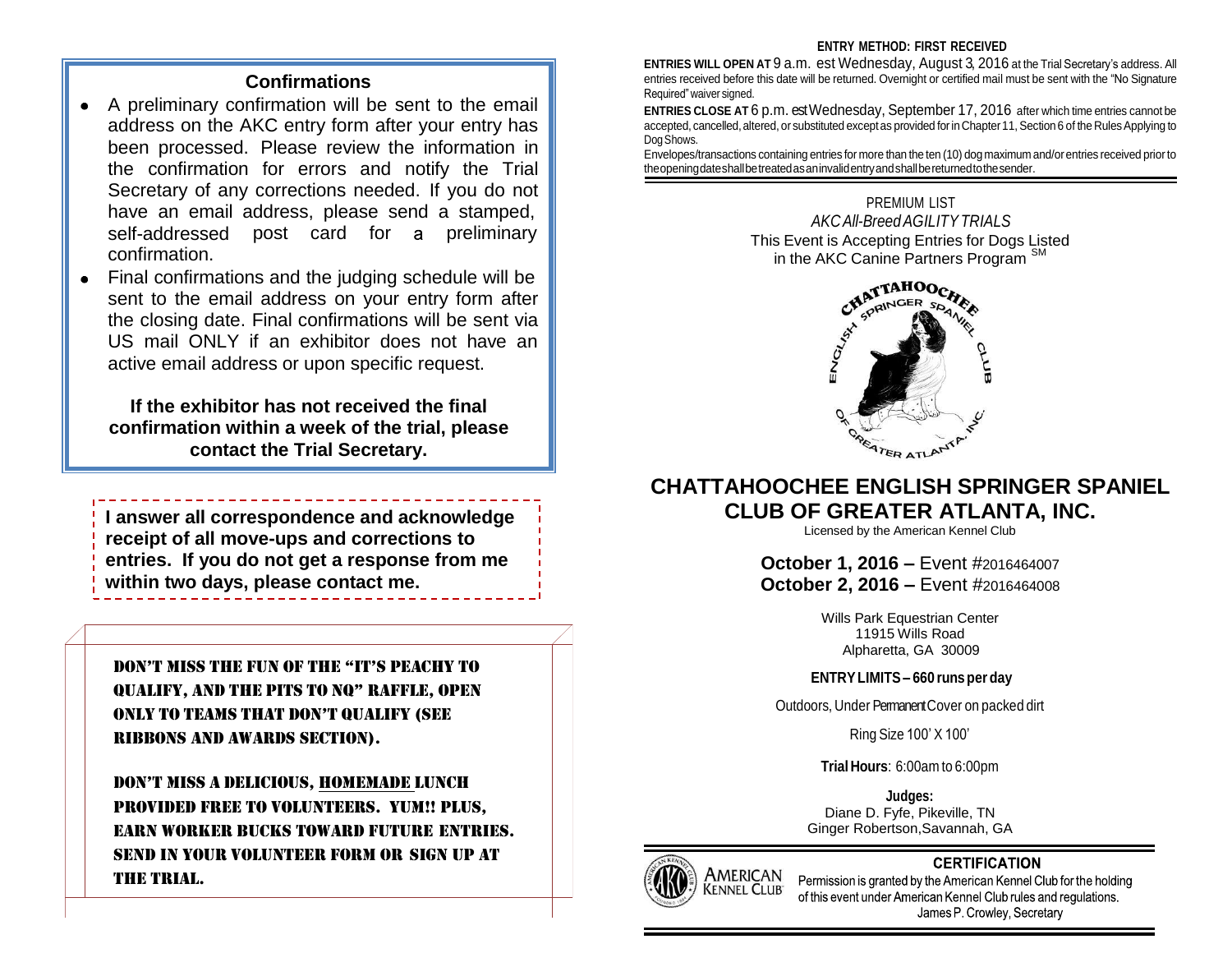### **OFFICERS OF THE CHATTAHOOCHEE ENGLISH SPRINGER SPANIEL CLUB OF GREATER ATLANTA**

| Secretary4559 Village Dr., Dunwoody, GA 30338Sandi Henderson |  |
|--------------------------------------------------------------|--|
|                                                              |  |

#### **BOARD OF DIRECTORS**

Christi Cooper, Carol Sanderson, Kathy Pierce

| <b>TRIAL CHAIRPERSON</b> | <b>TRIAL SECRETARY</b>  |
|--------------------------|-------------------------|
| Kathy Pierce             | Donna Slavin            |
| 1185 Liberty Grove Rd    | 1914 Britt Dr           |
| Alpharetta, GA 30004     | Snellville, GA 30078    |
| (770)402-1901            | (706) 254-3451          |
| kj_pierce@bellsouth.net  | slavinspectra@gmail.com |

#### **EVENT COMMITTEE**

Kathy Pierce, Marilyn Russell, Woody Pierce, Karen Foster, Marilyn Burke, Zippy Cooper

|                                | <b>JUDGES AND ASSIGNMENTS</b>  |
|--------------------------------|--------------------------------|
| Ginger Robertson #95231        | Diane D. Fyfe #90369           |
| 7 W. Back St.                  | 101 Retreiver Dr.              |
| Savannah, GA 31419-3219        | Pikeville, TN 37367-4961       |
| Saturday: All Standard Classes | Saturday: All JWW Classes; T2B |
| Sunday: All JWW Classes; T2B   | Sunday: All Standard Classes   |

#### **VETERINARIAN ON CALL**

Sandy Springs Emergency & Critical Care Veterinary Medical Center 228 Sandy Springs Place, NE 8750 Nesbitt Ferry Road Atlanta, GA 30328 Alpharetta, GA 30022 404-252-7881 770-998-8450

Exhibitors should follow their veterinarian's recommendations to ensure their dogs are free of internal and external parasites, any communicable diseases, and have appropriate vaccinations.

# Fire/Ambulance/Police The City of Alpharetta

#### **CLASSES OFFERED AND CLASS ORDER**

Regular and Preferred Standard & JWW – Novice A & B, Open, Excellent & Master Regular and Preferred T2B, **Regular and Preferred JWW Premier** Judging begins in Ring 2 at 8:00 a.m. both days.

### **Ring 1 Ring 2**

| SAT: Dogs will run Tall to Small | SUN: Dogs will run Small to Tall |
|----------------------------------|----------------------------------|
| Novice Standard                  | Premier JWW                      |
| Open Standard                    | Exc/Master JWW                   |
| Exc/Master Standard              | Open JWW                         |
| <b>Premier Standard</b>          | Novice JWW                       |
|                                  | .                                |

T2B Novice JWW Open JWW Exc/Master JWW Premier JWW

Please consult the AKC Regulations for Agility Trials for a complete description and eligibility for entry into these classes. The exhibitor is fully responsible for entering the dog in the correct class(es)/height divisions. Dogs running in a lower height division than they are eligible for will be eliminated.

#### **JUMP HEIGHT CARDS POLICY**

Jump height cards are no longer required to be submitted with the entry form. The entry form has a check box to indicate if the dog needs to be measured. It is the owner's responsibility to understand the rules, and if the dog needs to be measured, it is the owner's/handler's responsibility to ensure that the box on the entry form is checked, and that the dog is measured prior to running. If you are unsure, contact the trial secretary for assistance.

| <b>REGULAR</b>                                                       | <b>PREFERRED</b>                                                   | <b>HEIGHT AT WITHERS</b>                                                        |
|----------------------------------------------------------------------|--------------------------------------------------------------------|---------------------------------------------------------------------------------|
| Handlers may opt to<br>run their dog in a<br>higher height division. | Handlers must run<br>their dog in their<br>proper eligible height. | Owners are responsible for entering their dog in the<br>proper height division. |
| 8"                                                                   | 4"                                                                 | For dogs 11 inches and under at the withers                                     |
| 12"                                                                  | 8"                                                                 | For dogs 14 inches and under at the withers                                     |
| 16"                                                                  | 12"                                                                | For dogs 18 inches and under at the withers                                     |
| 20"                                                                  | 16"                                                                | For dogs 22 inches and under at the withers                                     |
| 24"                                                                  | 20"                                                                | For dogs over 22 inches at the withers                                          |
| 26"                                                                  | n/a                                                                | Dogs may be entered at this height at their owner's<br>discretion               |

#### **DOGS ELIGIBLE TO ENTER**

This trial is open to all dogs fifteen (15) months of age or older that are registered with the American Kennel Club or that have AKC Limited Registration, Purebred Alternative Listing/Indefinite Listing Privileges (PAL/ILP), or an AKC Canine Partners listing number, or approved Foundation Stock Service (FSS) breeds.

Dogs should be physically sound. Dogs that are blind or deaf shall not be eligible. Bitches in season, aggressive dogs, or dogs suffering from any deformity, injury, or illness which may affect the dog's physical performance are ineligible to participate. No dog shall compete if it is taped or bandaged in any way or has anything attached to it for medical purposes. Puppies under four months of age are strictly prohibited from the trial grounds.

# **EMERGENCY SERVICES OBSTACLES AND RING CONDITIONS**

Obstacles will meet the specifications for obstacles in the current edition of the Regulations for Agility Trials. All classes will take place outdoors, under cover on packed dirt. Ring size will be 100' X 100'.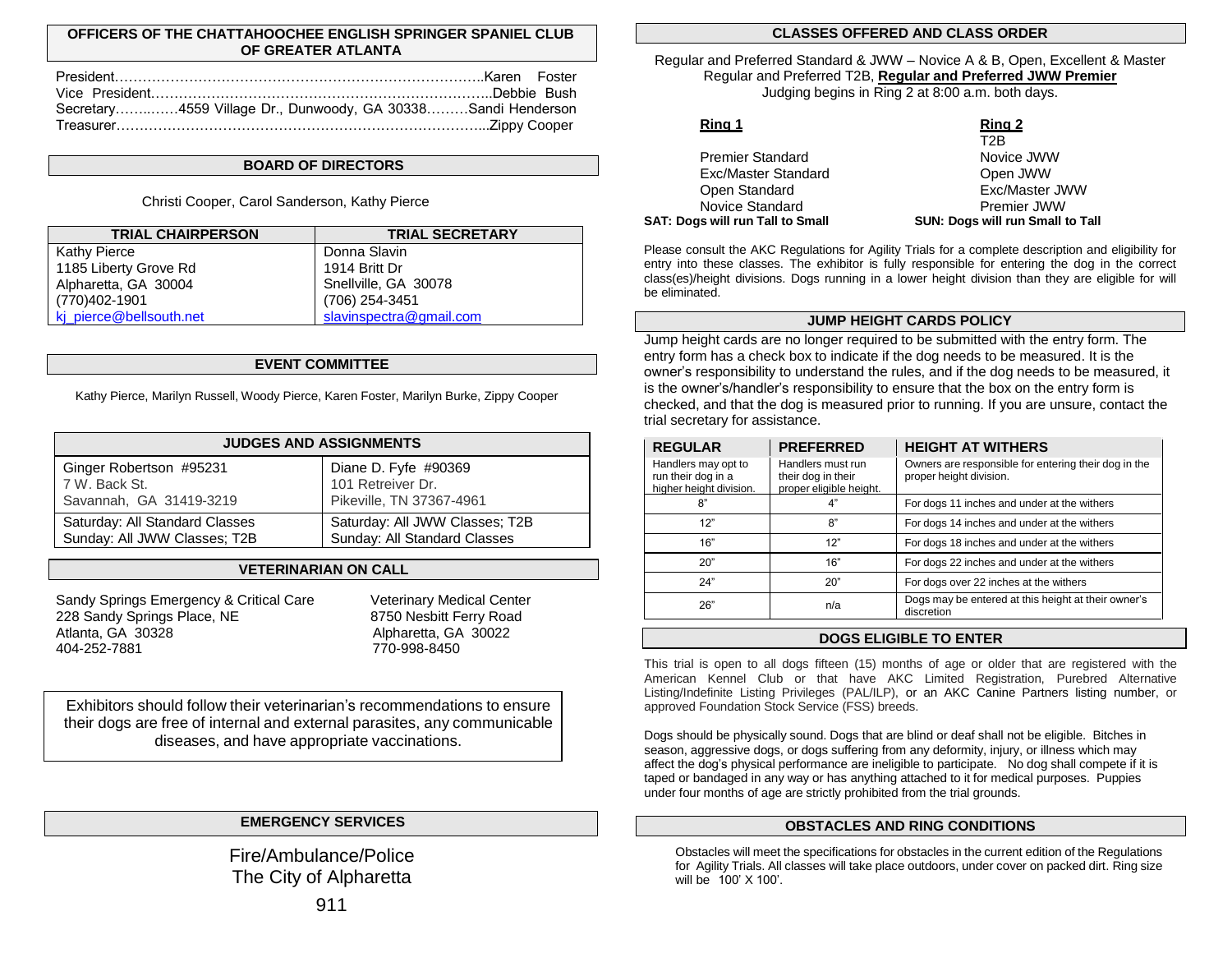### **ENTRY FEES PER DAY NOTICE TO EXHIBITORS**

| First entry of each dog (includes the \$3.50 AKC recording fee)   | \$20.00 |
|-------------------------------------------------------------------|---------|
| Second entry of same dog (includes the \$3.00 AKC recording fee)  | \$16.00 |
| Third entry of same dog (includes the \$3.00 AKC recording fee)   | \$14.00 |
| Additional Entries over three (includes \$3.00 AKC recording fee) | \$12.00 |
| Make checks payable to CESSCGA and mail with entries to:          |         |

**Donna Slavin, CESSCGA Trial Secretary 1914 Britt Dr, Snellville, GA 30078**

Express mail entries must include the signature waiver allowing them to be left at the secretary's address. No entry shall be made and no entry shall be accepted which specifies any conditions as to its acceptance.

**Illegible entries** will not be processed and will be returned to the exhibitor. Returned checks do not constitute a valid entry and the Trial Secretary will add a \$30.00 collection fee to the amount of each returned check.

#### **ELECTRONIC ENTRIES!**

We are accepting online entries through the AKC Online Entry System. To enter online go to the AKC Agility Online Entry Services home page a[t www.akc.org/AgilityEntry](http://www.akc.org/AgilityEntry) Follow the instructions there to use your My AKC account to enter this event online. For the first 48 hrs. after opening, the initial limit of entries is designated as follows: 165 online entries, 495 paper entries. After the first 48 hours, if either form of entry (online or paper) has not filled, the club reserves the right to decrease or increase the number of entries accepted for either accordingly

#### **COURSE WALK-THROUGHS AND WARM-UP INFORMATION**

Handlers in all classes are permitted to walk the course, without a dog, during a walk-through period held prior to the start of their class. The walk-through is restricted to handlers entered in that class only. Handlers with multiple dogs may request to walk with a height group other than the one their dog is entered in if a conflict is imminent.

A warm-up area, consisting of a regulation agility jump, will be provided for exhibitors. The warm-up area is to be used exclusively for warming up the dog and not for training or relieving of the dog.

#### **RIBBONS, AWARDS, AND PRIZES**

Flat ribbons will be awarded for all qualifying scores. Rosettes will be awarded in each jump height division in the Novice class and flat ribbons will be awarded in each jump height division in Open and Exc/Master classes as follows::

A New Title ribbon will be awarded to all dog and handler teams finishing a title. A MACH or PACH rosette and decorated bar will be awarded to all dog and handler teams that attain their Champion title.

**Remember to visit the ribbon area to enter this year's "IT'S PEACHY TO QUALIFY, AND THE PITS TO NQ" raffle, open only to those teams who do not qualify!**

#### **SAFETY, BEHAVIOR and LIABILITY**

**The safety of the dog** is our primary concern. By entering this trial, exhibitors acknowledge that they are familiar with the rules and regulations of this sport, and that their dogs are familiar with and able to perform all obstacles safely. All exhibitors should obtain a copy of the Regulations for Agility Trials by downloading them from the American Kennel Club website at [http://www.akc.org/rules/.](http://www.akc.org/rules/)

**It is expressly understood** that exhibitors alone are responsible for the behavior of their dogs and/or children. Any exhibitor whose dogs and/or children create an unnecessary disturbance or repeatedly engage in unsafe or disruptive behavior may, at the discretion of the event committee, be asked to leave the show site. In such case, no refund of any fees paid will be made. The CESSCGA and its agents, employees, etc., will assume no responsibilities for any loss, damage or injury sustained by exhibitors or handlers, or to any of their dogs or property and further assumes no responsibility for injury to children. The CESSCGA reserves the right to decline entries for cause and may remove any dog on account of aggression. No one shall have any recourse or claim against the CESSCGA or any official thereof. **All dogs must be on leash** at all times when on trial grounds except when in the designated warm-up area or competing on the course.

#### **REFUNDS**

**No entry fee** will be refunded if the trial cannot open or be completed by reason of riots, civil disturbances, fire, an act of God, public emergency, act of a public enemy, or any other cause beyond the control of the organizing committee. No entry fee will be refunded in the event a dog is absent, disqualified, excused, or barred from competition by the action of the Event Committee.

**Bitches in season** are not permitted to compete in Agility Trials. As such, the club will refund the entry fee paid for bitches unable to compete for this reason, minus \$3.50 per run, upon presentation of a veterinarian certificate on the clinic's letterhead. This certificate must be presented with the refund request to the Trial Secretary prior to the start of judging on the first day of the trial or cluster of trials.

#### **RINGSIDE**

**Dogs may arrive** any time prior to judging if the dog has a valid temporary or permanent jump height card. Otherwise, they must be available for measuring prior to the start of their class. All dogs not needed for further judging will be excused.

**Judges are not required** to wait for dogs. The Owner of each dog is solely responsible for having it ready at ringside when it is to be judged. The Club has no responsibility for providing service through a public address system or stewards or runners for the purpose of calling or locating dogs that are not brought into the ring when required.

#### **VENDORS**

If you would like a vendor space, please contact Marilyn Burke – [marilyness@hotmail.com](mailto:marilyness@hotmail.com) or 678-643-3007 for more information.

#### **This club does not agree to arbitrate claims as set forth on the Official AKC Entry Form for this event.**

#### **ADDITIONAL SITE INFORMATION**

Wills Park Equestrian Center is a large covered outdoor horse arena. Very limited grandstand seating is available. Concessions are available on site.

All aisles and roadways around the arena and barns must be kept open at all times due to fire regulations. Owners risk being towed or fined or both.

#### All dogs must be on a leash at all times except when in the ring or when in the designated agility **warm-up area. No flexi leads will be allowed within the arena area.**

**Exhibitors are responsible** for cleaning up after their dog(s). Any exhibitor failing to do so may be excused without benefit of refund if the Event Committee deems the exhibitor to be in violation of this requirement.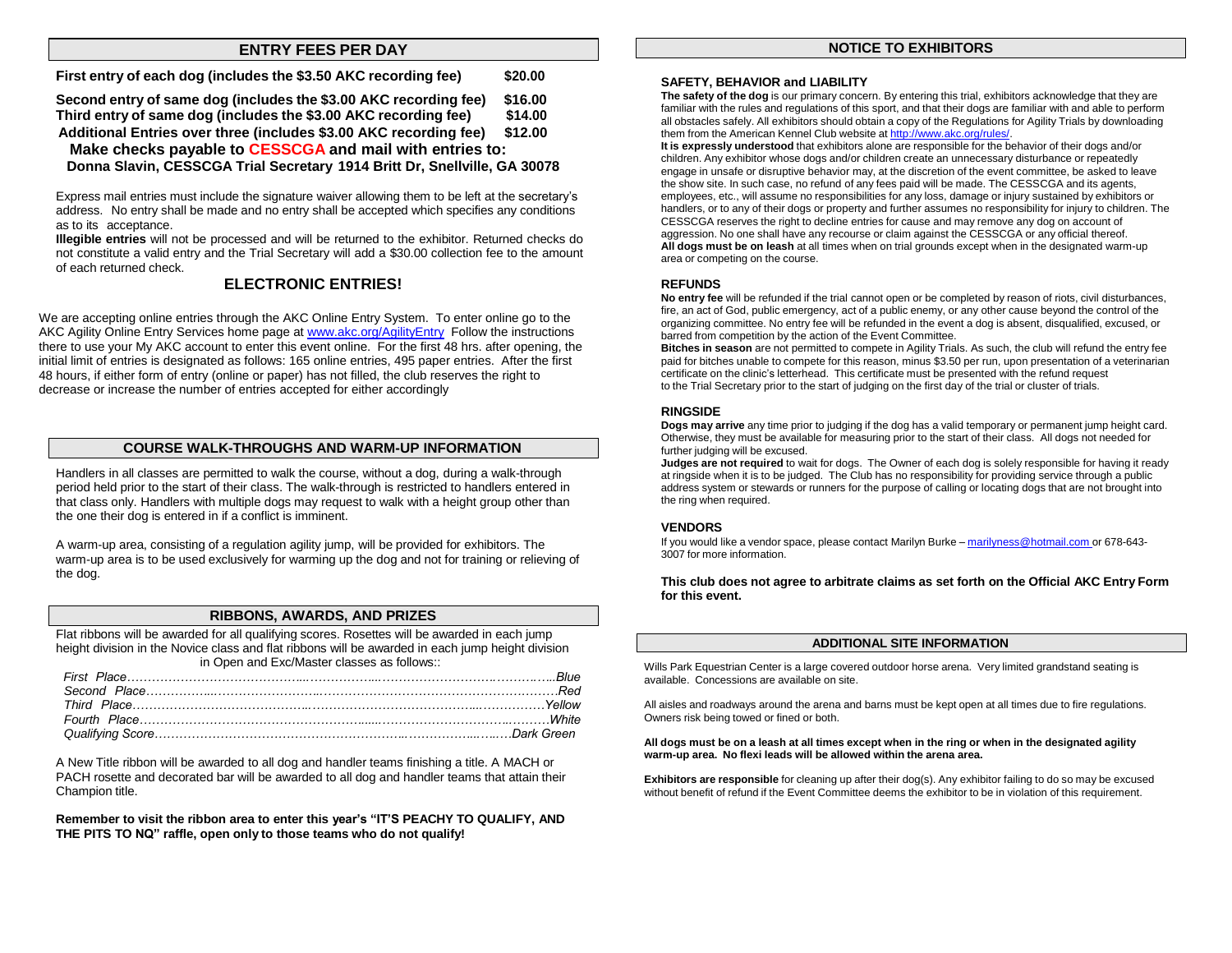#### **RV PARKING**

RV parking with water and electrical hook-ups are available at a cost of \$25.00 per night. Please complete this form and return with your entries and fees (Checks should be made payable to CESSCGA). This form must be completed in its **entirety** for verification purposes with Wills Park.

Name Make/Model of vehicle\_

State & License #  $\qquad \qquad$ 

Check nights: Friday Saturday

**Fee will be \$30 per night if not paid in advance.**

**HOTEL INFORMATION**

#### **MOTELS THAT HAVE ACCEPTED DOGS IN THE PAST**

3329 Old Milton Parkway 1350 NorthPoint Drive 10775 Davis Rd Alpharetta, GA 30005 Alpharetta, GA 30022 Alpharetta, GA 30004 770-569-1730 770-754-7800 770-998-1622

Extended Stay America **LaQuintaInn** Homewood Suites by Hilton

#### **DIRECTIONS TO THE TRIAL SITE**

#### **From North or South on GA 400 –**

Exit GA 400 at Exit 10, Old Milton Pkwy (GA 120) and turn to go West. (Turn left If coming from South, turn right if coming from North.) Continue past GA HWY 9 (Main St) to Wills Rd (next light after swimming pool on left). Turn left and Equestrian Center will be on your left. We will be under the large covered arena.

#### **From West –**

From Hwy 92, turn left onto Hardscrabble Rd. Continue until it ends at Crabapple Rd and turn left. Turn right immediately onto Rucker Rd and continue to Wills Rd. Turn right on Wills Rd. Equestrian Center will be on your left.

#### **From East –**

From Pleasant Hill Rd, continue across Hwy 141 as it becomes States Bridge Rd. and then Old Milton Pkwy. Continue past GA HWY 9 and follow the above directions.

**From Holcomb Bridge Rd proceed to GA 400 and go North on GA 400. Follow directions as above.**

# **CALLING ALL VOLUNTEERS!**

We need volunteers to help make our trial a success. If you can donate some time, please fill out the following, and send it in with your entry.

# **A wonderful homemade lunch and worker bucks will be provided to all workers!**

Name:

Email:

Phone: **Example 2019** 

Jobs I would consider working and which classes:

| Job                           | Saturday | Sunday |
|-------------------------------|----------|--------|
| Timer                         |          |        |
| Scribe                        |          |        |
| <b>Gate Steward</b>           |          |        |
| <b>Ring Crew</b>              |          |        |
| <b>Scribe Sheet</b><br>Runner |          |        |
| Leash Runner                  |          |        |
| <b>Course Builder</b>         |          |        |
| Score Table                   |          |        |
| Unload or Load                |          |        |

Classes & Heights Entered:

# **Thank you very much!**